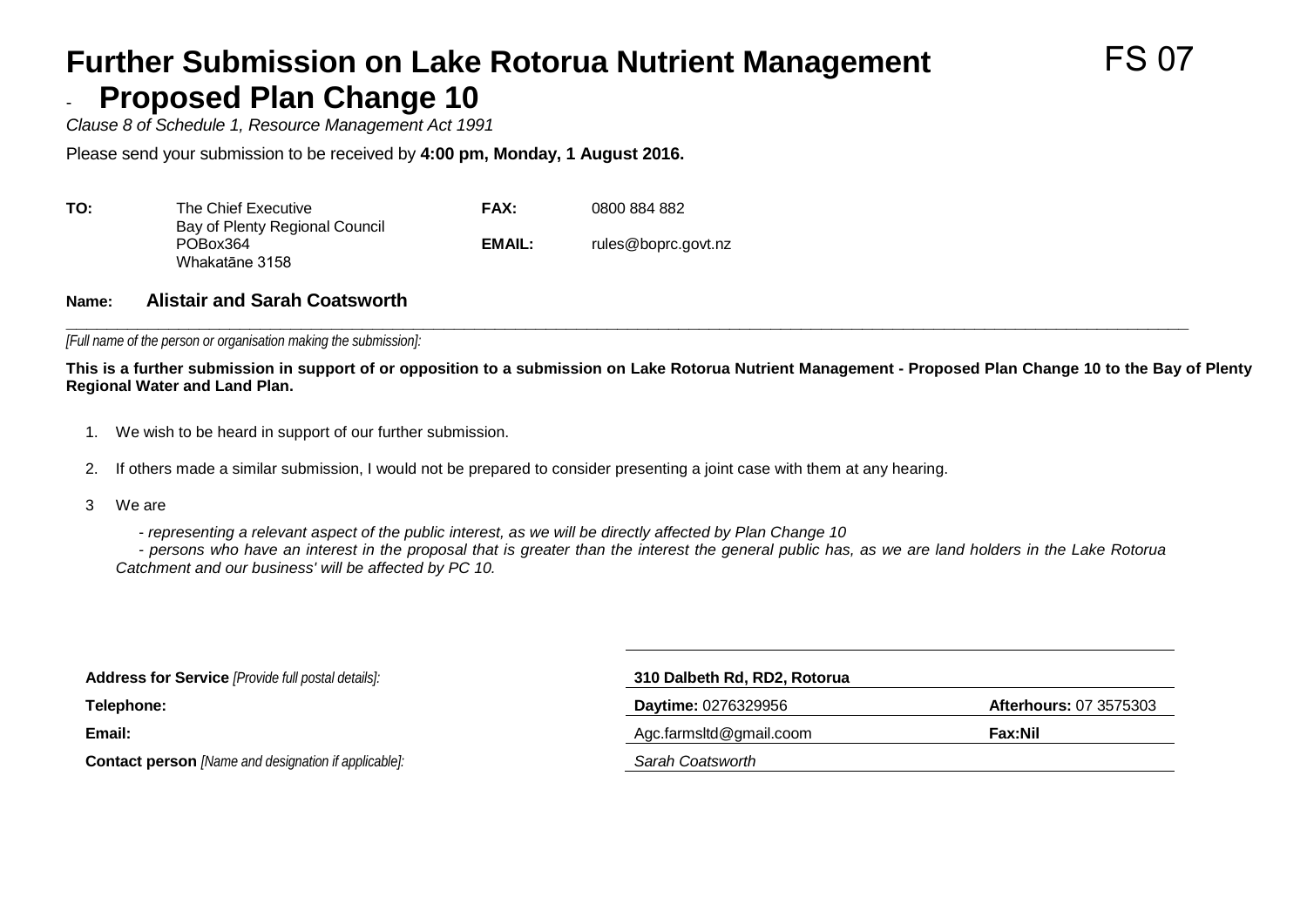#### **FURTHER SUBMISSION POINTS:**

| <b>Submission</b><br>number<br>[Submission number of<br>original submission as<br>shown in the "Summary<br>of Decisions<br>Requested" report] | <b>Submitter name</b><br>[Please state the name and address of the person or<br>organisation making the original submission as<br>shown in the "Summary of Decisions Requested"<br>report] | <b>Section reference</b><br>(Submission point)<br>[Clearly indicate which parts of<br>the original submission you<br>support or oppose, together<br>with any relevant provisions of<br>the proposed plan change] | Support/oppose    | Reasons<br>[State in summary the nature of your submission giving clear reasons]                                                                                                                                                                                                                                                                                                                                                                                                                                                                                                           |
|-----------------------------------------------------------------------------------------------------------------------------------------------|--------------------------------------------------------------------------------------------------------------------------------------------------------------------------------------------|------------------------------------------------------------------------------------------------------------------------------------------------------------------------------------------------------------------|-------------------|--------------------------------------------------------------------------------------------------------------------------------------------------------------------------------------------------------------------------------------------------------------------------------------------------------------------------------------------------------------------------------------------------------------------------------------------------------------------------------------------------------------------------------------------------------------------------------------------|
| 12                                                                                                                                            | <b>Astrid Coker</b>                                                                                                                                                                        | $12 - 4$                                                                                                                                                                                                         | oppose            | We oppose all rural properties having the same nitrogen<br>discharge/ha/yr. Extensive analysis was undertaken by Council and<br>affected parties to find an allocation system that would allow for the<br>majority of land owners to continue their current farming practice. It<br>was found that sector allocation was the only way for dairy farming<br>to remain in some way in the catchment.                                                                                                                                                                                         |
| 17                                                                                                                                            | D & A Trust                                                                                                                                                                                | $17 - 4$                                                                                                                                                                                                         | Support           | We endorse all comments made with respect to the Section 32<br>report and support the requested decision sought of an independent,<br>peer reviewed and objective s32 report be prepared that does not<br>have predetermined outcomes.                                                                                                                                                                                                                                                                                                                                                     |
| 70                                                                                                                                            | The Fertiliser Assn of NZ                                                                                                                                                                  | $70 - 1$                                                                                                                                                                                                         | Support           | S32 report does not provide examination of the proposal in terms of<br>its appropriateness in achieving the purpose of the RMA<br>Policies & methods have not been examined for their efficiency,<br>effectiveness & risk.                                                                                                                                                                                                                                                                                                                                                                 |
| 48                                                                                                                                            | Parekarangi Trust                                                                                                                                                                          | $48 - 29$                                                                                                                                                                                                        | Support           | PC 10, RPS, LWAP have failed to address the economic and<br>cultural well-being of the community. The only consideration has<br>been water quality. No full economic analysis has been completed.<br>There has been no analysis of the effects of the rules on individual<br>farm business nor acknowledgement of existing investments.<br>Decisions report on the RPS recorded that cost-benefit analysis was<br>at a 'conceptual' level and that PC10 s32 report records that it is<br>intended as a 'record of the policy journey' not a rigorous cost-<br>benefit analysis of options. |
| 17                                                                                                                                            | D & A Trust                                                                                                                                                                                | $17 - 5$<br>$17-9$                                                                                                                                                                                               | Support<br>oppose | The implementation of any rules must be suspended pending the<br>findings of a comprehensive independent review of the water & land<br>science for Lake Rotorua & catchment.<br>All land has the ability to contribute nutrients to the environment                                                                                                                                                                                                                                                                                                                                        |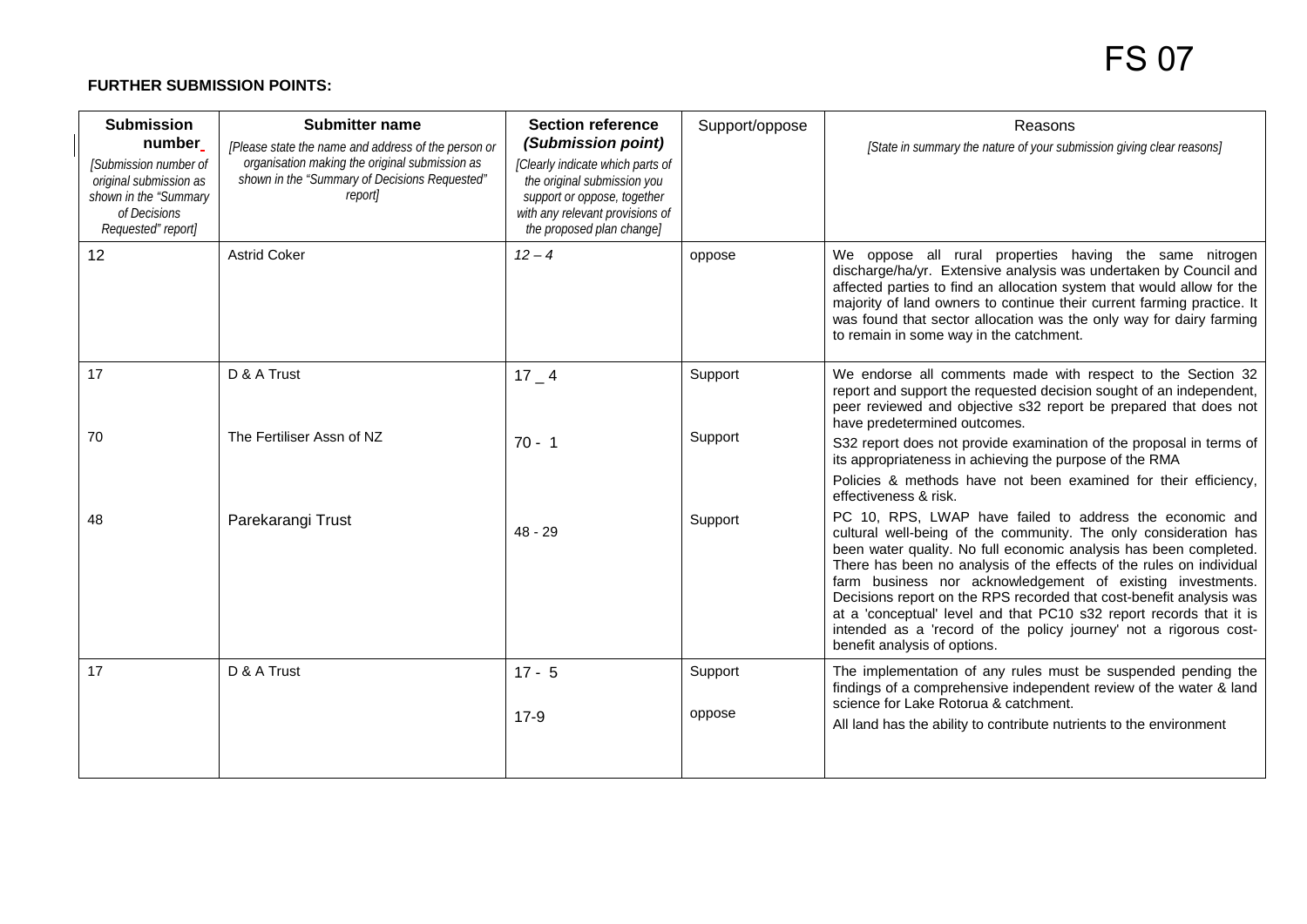| 24 | JT & SA Butterworth | $24 - 11$     | Support | Agreed that the General Community did not (when originally<br>surveyed) and still does not have understanding of the economic &<br>social impacts of this proposal. Agreed that Council suspend<br>implementation of Rules until other viable options for nutrient<br>reduction are explored.                                                                                                                                                                                                                                                                                                                                                                                      |
|----|---------------------|---------------|---------|------------------------------------------------------------------------------------------------------------------------------------------------------------------------------------------------------------------------------------------------------------------------------------------------------------------------------------------------------------------------------------------------------------------------------------------------------------------------------------------------------------------------------------------------------------------------------------------------------------------------------------------------------------------------------------|
| 24 | JT & SA Butterworth | $24 - 12$     | Support | Council need to take account of the reports it has commission even<br>when they don't like what they say. The Farmer solutions project<br>estimated the cost to the community of this proposal at \$88million<br>but this fact has never been discussed in the public arena. The<br>review of this report also states that farming will be decimated by<br>this proposal but Council has chosen to ignore all feedback and<br>professional reporting to pursue this Rules based approach.                                                                                                                                                                                          |
| 24 | JT & SA Butterworth | $24 - 15$     | Support | The most effective approach to lake nutrient issues is to tackle<br>phosphorus in the short term with a longer term commitment to<br>reducing nitrogen loads, like the average lag time for ground water<br>reaching the lake, 60 years.<br>Significant resources need to be invested in the research of effects<br>of Alum use both within NZ and overseas.                                                                                                                                                                                                                                                                                                                       |
| 27 | Gro2 Ltd            | $27 - 1 - 11$ | Support | The Collective endorse all the comments made especially number<br>10. Council knows these statistics but has chosen to make farming<br>the political scape goat as they are small in number. There are<br>significantly less animals in the catchment today compared to the<br>late 60's. The control of the lake level by the weir certainly impedes<br>the natural flushing that would normally occur following heavy rain<br>and means the high buildup of sediment from years of city effluent<br>discharge cannot be naturally dispersed.<br>Rather than control by way of Rules, work with land owners to make<br>improvements, accept that controlling phosphorus by way of |
|    |                     |               |         | detention dams will prevent erosion, eliminate flooding & stop soil<br>reaching the lake.<br>BOPRC have presented no evidence that current farming systems<br>are contributing nutrients to ground water. All targets for the lake<br>were calculated on the assumption that there was no Attenuation.<br>This has been proven to be oh so wrong!! It is also a work in<br>progress and there has been no truth testing of any science<br>assumptions within the catchment so all calculations are best<br>guesses. How will Council defend compliance notices for such<br>figures? Work with land owners to capture nutrients along the<br>pathways!                              |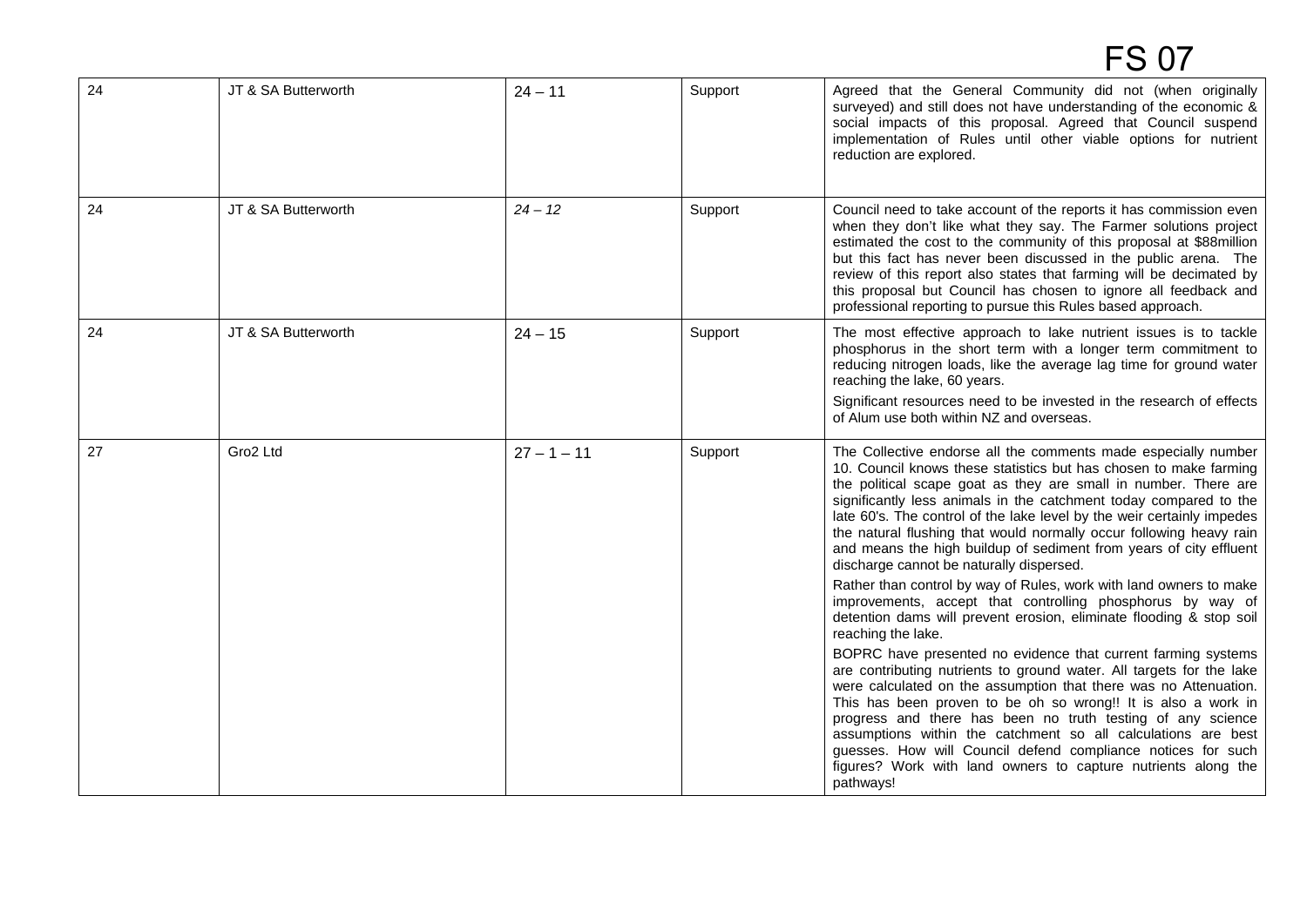| 26       | Rotorua Lakes Council                                 | $26 - 10$            | Support            | The Collective endorse all comments made. PC 10 does not give<br>effect to Policy WL 6B or WL 5B of the RPS under section 67 of the<br>RMA. Rural production land use activities are being required to<br>reduce more than is reasonably practicable using on-farm best<br>management practices.<br>This is not equitable balancing of public and private costs                                                                                                                                                                                                                                                                                                                                                                                                                                                                                                                                                                                                                                       |
|----------|-------------------------------------------------------|----------------------|--------------------|-------------------------------------------------------------------------------------------------------------------------------------------------------------------------------------------------------------------------------------------------------------------------------------------------------------------------------------------------------------------------------------------------------------------------------------------------------------------------------------------------------------------------------------------------------------------------------------------------------------------------------------------------------------------------------------------------------------------------------------------------------------------------------------------------------------------------------------------------------------------------------------------------------------------------------------------------------------------------------------------------------|
| 37<br>53 | Ngati Whakaue Tribal Lands Incorp<br>Lachlan McKenzie | $37 - 3$<br>$53 - 1$ | Support<br>support | Agree that a catchment landowner/stakeholder group participate in<br>the science review process and have input into the terms of<br>reference and the development and implementation of<br>recommendations. The results of the review will direct Council in<br>changes to the RWLP & RPS.                                                                                                                                                                                                                                                                                                                                                                                                                                                                                                                                                                                                                                                                                                            |
| 37       | Ngati Whakaue Tribal Lands Incorp                     | $37 - 8$             | support            | Reference files are averages on averages calculated using defaults.<br>There is very little science involved. Reference files have been<br>created outside of the Overseer program by BOP Regional Council<br>and their independent contractors. This process has not been<br>proven or used anywhere else. It has been designed to save time<br>and<br>money<br>Council but this calculation updates a property bench mark which is<br>a very significant point every time Overseer goes through a version<br>change. Every Kg of Nitrogen per hectare means a lot to land<br>owners.                                                                                                                                                                                                                                                                                                                                                                                                                |
| 34<br>53 | <b>Chris Sutton</b><br>Lachlan McKenzie               | $34 - 2$<br>$53 - 4$ | Support<br>support | The Rotorua Community stated very strongly when District council<br>did their eastern and western district consultations that they did not<br>want to look out at a sea of pine trees located within the caldera.<br>Regional Council have never asked the community what they would<br>like to see in their caldera, but they are driving land use change to<br>trees. Science is telling us that the lake is P limited. Forestry will<br>deliver huge quantities of P to the lake at harvest & up until canopy<br>cover is established (5yrs or more) that will significantly alter the N:P<br>ratio and in fact encourage Algae growth in the lake waters. You<br>could end up having to dose the lake with Nitrogen!!! Work with land<br>owners to establish stream sub-catchment plans combining to form<br>the total Lake Rotorua Catchment plan.<br>Complete an independent review of the implications to the lake of<br>significant land use change to pine trees having regard to N:P ratio. |